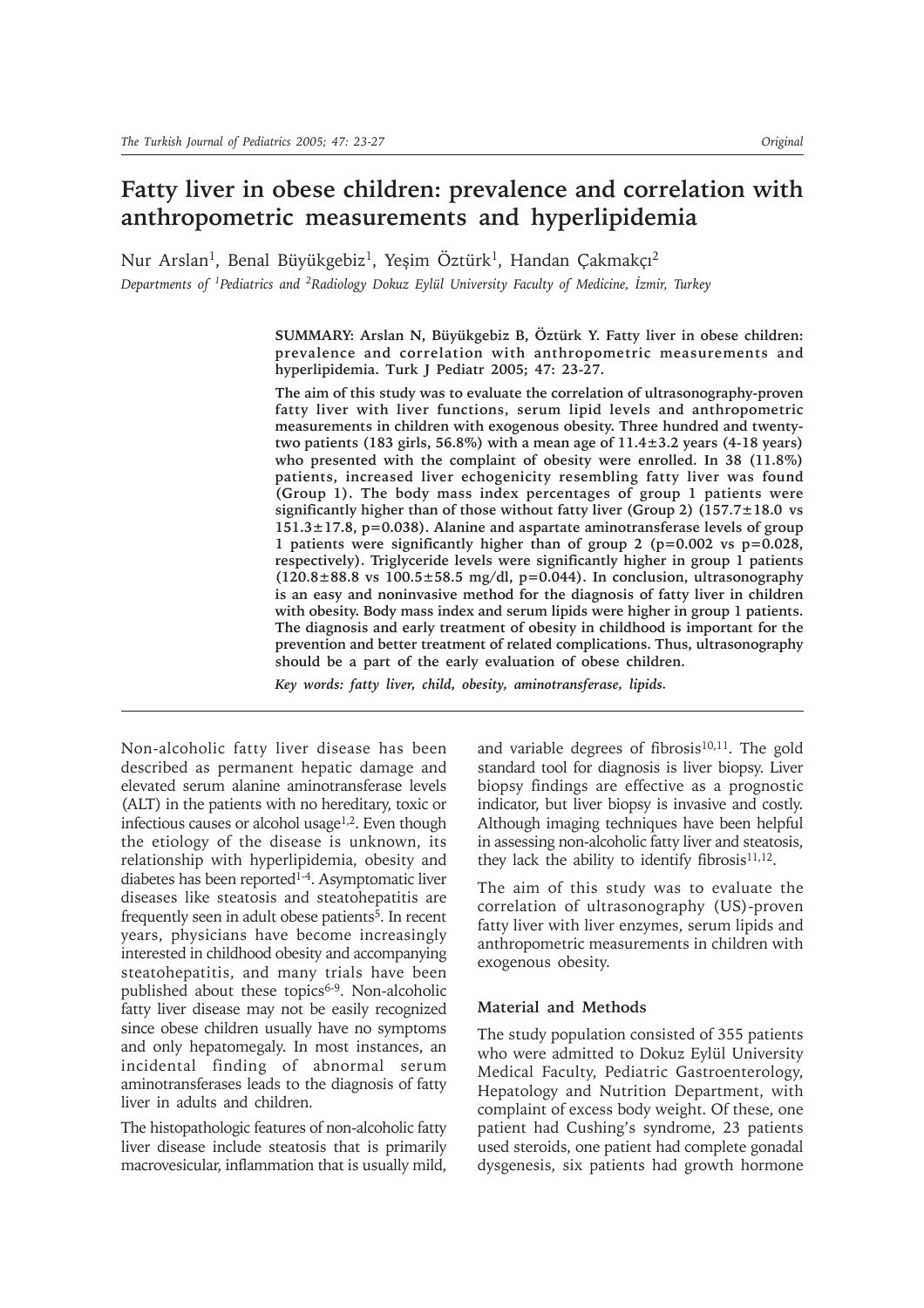deficiency and two patients had diabetes, and they were excluded. The remaining 322 patients (183 girls, 56.8%) were enrolled into the study.

Physical examinations and anthropometric measurements of all the patients were performed. The calculated body mass indexes (BMI: weight/height<sup>2</sup>) of the patients were proportioned to the BMI of age- and sexmatched children in the 50th percentile, then multiplied by 100. The ratio above 120 was accepted as obesity13. Hepatomegaly was defined as a liver edge greater than 2 cm below the right costal margin<sup>14</sup>.

Biochemical tests of patients were performed after a 12-hour fasting period. The levels of fasting serum glucose, alanine aminotransferase (ALT), aspartate aminotransferase (AST), gamma glutamyl transpeptidase (GGT), total cholesterol, high-density lipoprotein cholesterol (HDL-C), low-density lipoprotein cholesterol (LDL-C) and triglycerides were measured. ALT and AST normal limits were 5-45 U/L15. Total protein, albumin, total bilirubin and prothrombin time were tested if the patients' AST and ALT levels were above the accepted value. Hepatotropic viruses and TORCH serologies, serum copper and ceruloplasmin levels, serum alpha 1-antitrypsin level (9/15 patients), and autoantibodies against nuclear, smooth muscle, liver and kidney microsomal type-1 antigens (8/15 patients) were screened to eliminate infectious, metabolic and immunologic liver pathologies.

Liver ultrasonographies of all patients were performed by the same radiologist. Three ultrasonographic criteria are used to diagnose fatty liver<sup>7,16</sup>. For each criterion a score was assigned as an indicator of the level of fatty infiltration. A score of two  $(++)$  indicated a definitive positive finding of fatty infiltration. A score of one (+) indicated a probable fatty infiltration. When fatty infiltration was negative  $(-)$ , a score of zero was assigned. The sum of the scores for the three criteria was considered to be an indicator of severity of fatty infiltration. Thus, the fatty liver indicator ranged from zero to six, with fatty liver indicated by a total score of three or more. The criteria and scoring assignments are described below.

1. The ECHO levels for the liver and kidney parenchyma were compared. An evaluation was made of the relative increase in the liver versus

kidney surface ECHO level accompanied by a high contrast between liver and kidney parenchyma (liver-kidney ECHO discrepancy). A large discrepancy between hepatic and renal echoes resulted in  $a + +$  finding. A slight increase in liver echogenecity, that is, a slight increase of liver and kidney ECHO discrepancy, was assigned a + evaluation. A negative  $(-)$  evaluation of fatty liver was made when the ECHO level was homogeneous and the contrast between the liver and the kidney parenchyma was unclear.

2. An assessment was made of ECHO penetration into the deep portion of the liver. Penetration of US at the deepest portion of the liver is low due to interference from enhanced liver surface echogenecity. This results in an opacity of the lower part of the liver and the loss of visibility of the diaphragm.  $A + +$  evaluation was given when both indications were definitely present. The probable presence of both indications resulted in  $a + score$ , while  $a - evaluation$  meant that the liver structure was clearly defined from the surface of the liver to the diaphragm.

3. The clarity of the hepatic vessels in the sonography, especially the veins, was evaluated. When hepatic vessel structures were not clear and the identification of the vessel walls could not be made,  $a ++$  evaluation was assigned. If loss of echoes from the vessel wall was observed, a + score was given. A-score resulted when the vessel structures and vessel walls could be clearly defined.

Ages, %BMIs, hepatic function tests, serum glucose and lipid levels of the patients with fatty liver (group 1) and the patients with normal liver echogenicity at US (group 2) were compared.

Data were analyzed by SPSS software 10.0. Chisquare test and Student's t test were used for comparing group ratios and group averages, respectively. A p value less than 0.05 was considered significant.

# **Results**

The mean age of patients was  $11.4 \pm 3.2$  years (range 4-18 years). Hepatomegaly and acanthosis nigricans were detected in 8 and 53 patients, respectively, but none had splenomegaly or signs of chronic liver disease. All tests used to eliminate chronic hepatic diseases due to metabolic, infectious and immunologic etiologies were negative. At admission, the mean %BMI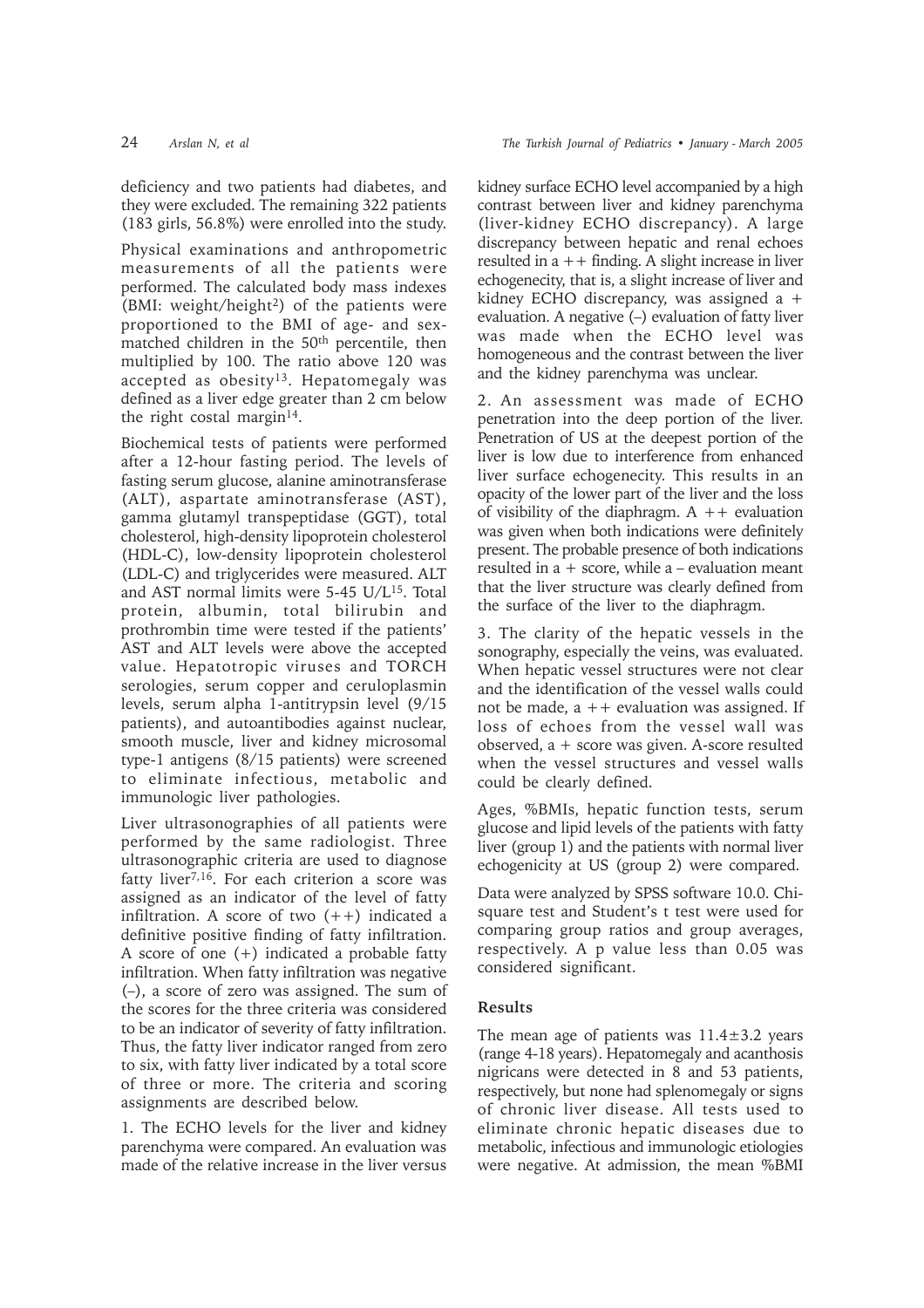was found as  $152.1 \pm 17.9$ . Demographic properties and biochemical values of patients are shown in Table I.

|  | Table I. The Demographic, Physical and |  |  |
|--|----------------------------------------|--|--|
|  | Biochemical Parameters at Admission    |  |  |

|                           | $Mean \pm SD$ (Range)       |
|---------------------------|-----------------------------|
| Age (year)                | $11.4 \pm 3.2$ (4-18)       |
| Sex $(F/M)$               | 183/139                     |
| Weight for height (%)     | $151.5 \pm 17.9$ (121-212)  |
| $%$ BMI                   | $152.1 \pm 17.9$ (121-214)  |
| Serum glucose (mg/dl)     | $94.3 \pm 9.7$ (58-121)     |
| $ALT$ (U/L)               | $23.1 \pm 9.8$ (5-77)       |
| $AST$ $(U/L)$             | $24.6 \pm 9.3$ (9-77)       |
| $GGT$ (U/L)               | $15.7 \pm 6.4$ (5-45)       |
| Total cholesterol (mg/dl) | $168.7 \pm 34.35$ (110-358) |
| HDL-C (mg/dl)             | $46.6 \pm 13.4$ (35-204)    |
| $LDL-C$ (mg/dl)           | $103.0 \pm 29.6$ (60-304)   |
| Triglyceride (mg/dl)      | $102.9 \pm 47.2$ (35-388)   |

BMI: body mass index; ALT: alanine aminotransferase; AST: aspartate aminotransferase; GGT: gamma glutamyl transpeptidase; HDL-C: high-density lipoprotein cholesterol; LDL-C: low-density lipoprotein cholesterol.

The mean fasting serum glucose level was  $94.3 \pm 9.7$  mg/dl at admission. In 13 patients, fasting serum glucose levels were higher than 110 mg/dl and found normal in repeated tests.

In 38 (11.8%) patients, increased liver echogenicity resembling fatty liver was found. Fatty liver was found. Fatty liver was more frequent in boys than girls (15.1% and 9.3%, respectively), but the difference was not significant  $(p=0.153)$ . Age of the patients with fatty liver was  $11.6 \pm 2.9$  years

(range 5-18 years). Weight for height values and %BMIs of the patients with fatty liver were 156.2±17.4 (range 129-207) and 157.7±18.0 (range 121-206), respectively.

Serum ALT levels in seven patients, AST levels in five patients and both AST and ALT levels in three patients (totally 15 patients, 4.6%) were higher than normal values. None of these patients had steroid or other medication usage, malignancy or hepatic diseases in their family. Moreover, serum total protein, albumin, total bilirubin levels and prothrombin times of these patients were all within normal limits.

Aminotransferase levels of nine patients with fatty liver were elevated. ALT levels in five, AST levels in two, and both AST and ALT levels in two were higher than normal values.

The mean GGT level was  $15.7 \pm 6.4$  U/L (range 5-45) at admission. GGT levels of 12 patients were higher than normal limits for their ages (1-10 years:  $\langle$ 32; older than 10 years:  $\langle$ 24 U/L)<sup>15</sup>. At US, fatty liver was found in eight patients of 12; six of these patients' aminotransferase levels were also high.

Ages, %BMIs, hepatic functions, serum glucose and lipid levels of the patients with fatty liver and the patients with normal liver echogenicity at US were compared (Table II). The mean %BMI of patients with fatty liver was significantly higher than of the others  $(157.7 \pm 18.0 \text{ vs } 151.3 \pm 17.8, \text{ p}=0.038).$ Likewise, mean ALT and AST levels were significantly higher in patient group 1 versus

**Table II.** Demographic, Physical and Biochemical Parameters of the Patients with Fatty Liver (group 1) Versus Those with Normal Liver Echogenicity at US (group 2)

|                                          | $Mean \pm SD$         |                        |       |
|------------------------------------------|-----------------------|------------------------|-------|
|                                          | Group 1<br>38 (11.8%) | Group 2<br>284 (88.2%) | P     |
| Age (year)                               | $11.6 \pm 2.9$        | $11.4 \pm 3.2$         | 0.618 |
| Sex $(F/M)$                              | 17/21                 | 166/118                | 0.153 |
| Weight for height (%)                    | $156.2 \pm 17.4$      | $150.9 \pm 17.9$       | 0.084 |
| %BMI                                     | $157.7 \pm 18.0$      | $151.3 \pm 17.8$       | 0.038 |
| Acanthosis nigricans (positive/patients) | 10/38                 | 43/284                 | 0.081 |
| Serum glucose (mg/dl)                    | $96.8 \pm 11.0$       | $94.0 \pm 9.5$         | 0.142 |
| ALT $(U/L)$                              | $31.3 \pm 16.6$       | $22.0 \pm 7.9$         | 0.002 |
| AST $(U/L)$                              | $29.8 \pm 15.5$       | $23.9 \pm 7.9$         | 0.028 |
| $GGT$ $(U/L)$                            | $20.2 \pm 12.2$       | $15.1 \pm 6.9$         | 0.001 |
| Total cholesterol (mg/dl)                | $176.0 \pm 41.9$      | $187.7 \pm 33.6$       | 0.163 |
| $HDL-C$ (mg/dl)                          | $44.8 \pm 8.4$        | $46.8 \pm 13.9$        | 0.396 |
| $LDL-C$ (mg/dl)                          | $110.2 \pm 44.0$      | $102.0 \pm 27.1$       | 0.274 |
| Triglyceride (mg/dl)                     | $120.8 \pm 88.8$      | $100.5 \pm 58.5$       | 0.044 |

US: ultrasonography; BMI: body mass index; ALT: alanine aminotransferase; AST: aspartate aminotransferase; GGT: gamma glutamyl transpeptidase; HDL-C: high-density lipoprotein cholesterol; LDL-C: low-density lipoprotein cholesterol.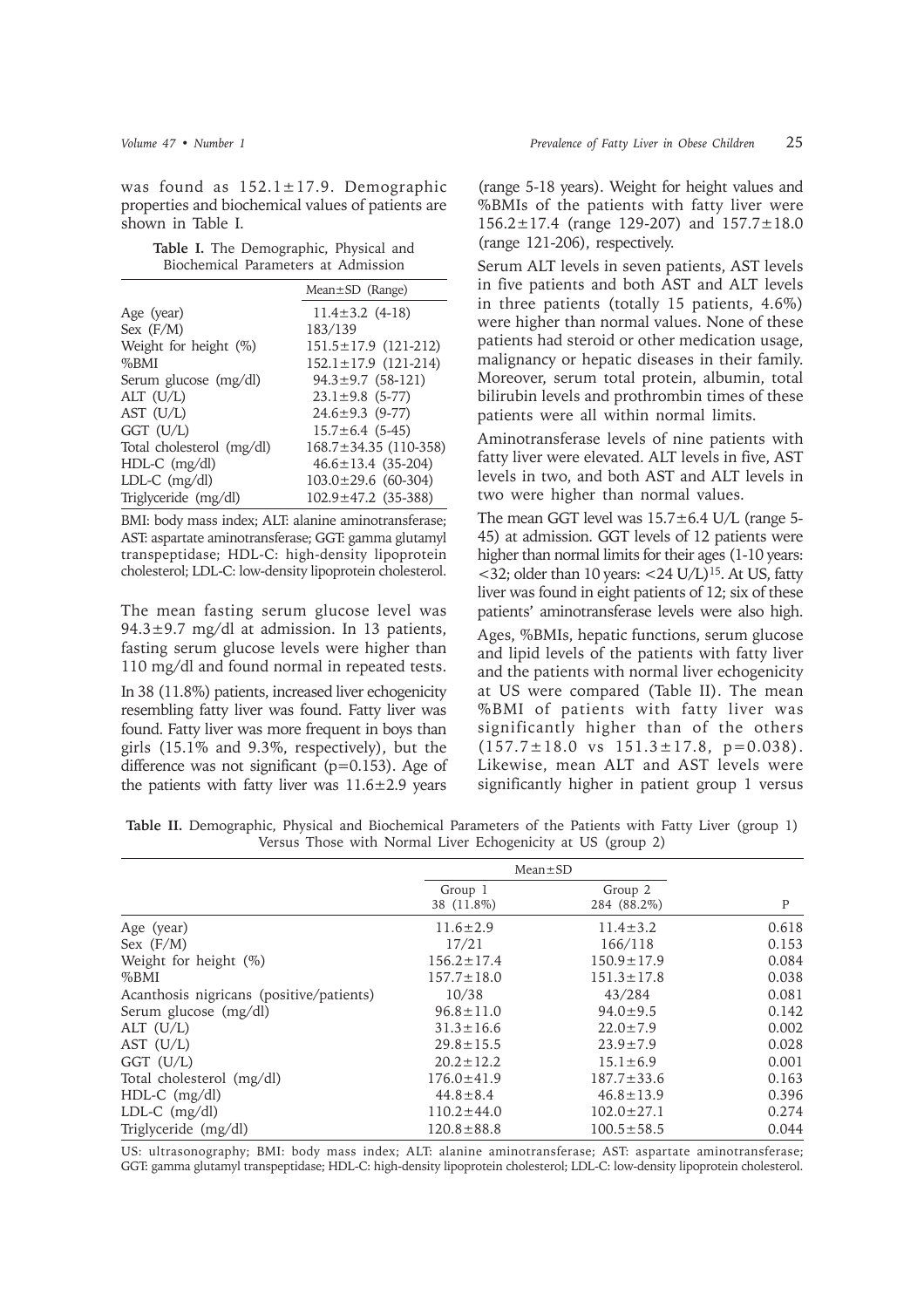group 2 ( $p=0.002$ ) and  $p=0.028$ , respectively). Moreover, fasting triglyceride levels were significantly higher in group  $1$  (120.8 $\pm$ 88.8 vs  $100.5 \pm 58.5$  mg/dl, respectively, p=0.044).

# **Discussion**

In this study, increased liver echogenicity resembling fatty liver at US in 11.8% and elevated serum aminotransferase levels in 4.6% of the obese patients were found. Vajro<sup>17</sup> and Tazawa18 have determined that the prevalences of the elevated aminotransferase level in obese patients were 10% and 24%, respectively. Highest normal limit of ALT was 30 U/L in the second study, but this was 45 U/L in our study. A study with a large number of school-aged children showed a prevalence of fatty liver at US in 22.5% of cases with BMI>207. In another study in Italy, the children between 4.5 and 15 years old were screened for steatohepatitis with US, and the prevalence of fatty liver was found as 52%. In the same study, elevated serum aminotransferases were found in 25%8. In that study, both fatty liver and elevated aminotransferase frequencies were found higher than ours, but those differences may be due to higher weight for height ratio  $(159.9 \pm 20.9)$ than in our study  $(151.5 \pm 17.9)$ .

In our study, %BMIs of group 1 patients were significantly higher than of group 2  $(157.7 \pm 18.0 \text{ and } 151.3 \pm 17.8 \text{, respectively}).$  In two previous studies, similar results were also found<sup>7,8</sup>. In one of them, by Franzese et al.<sup>8</sup>, mean weight for height ratio in obese children with fatty liver was  $167.3 \pm 22.3$  and with normal liver was 152.0±16.2. Very similar findings were also found in adult studies $1.4$ .

In this study, there was no difference between the prevalence of fatty liver in obese boys and girls. Althought fatty liver was found more frequently in boys than girls, the difference was not significant (15.1% and 9.3%, respectively,  $p=0.153$ ). In the studies of Franzese et al.<sup>8</sup> and Tominaga et al.7, there was no difference between fatty liver prevalences between boys and girls. In the study of Baldridge et al.19, 14 patients with steatohepatitis were found and 10 were boys.

Aminotransferase levels of nine patients with fatty liver were elevated. In adults with steatohepatitis, mild or moderately increased aminotransferase levels were found in 70-100% of cases3,5. In the studies, high ALT levels in obese were found more frequently as in our study<sup>5,17,20</sup>. But the cause is not clearly known. On the other hand, an AST:ALT ratio greater than 1 is found in adults with alcoholic fatty liver disease, but also in advanced liver fibrosis, possibly because of impaired clearance of AST by sinusoidal liver cells<sup>11,21</sup>. In the literature, a positive correlation was reported between the level of aminotransferases and degree of histological findings<sup>22</sup>. Aminotransferase levels of patients whose liver was found as severely fatty at magnetic resonance imaging (MRI) and US were also higher $8,9$ .

Hyperlipidemia is also frequently seen with steatohepatitis. Serum triglycerides and/or LDL-C levels might be elevated in patients with fatty liver. In our study, serum triglyceride levels were found significantly higher in patients with fatty liver than in the others. In other studies, which included children and adults, hyperlipidemia prevalence was detected as varying between  $21-44\%$  in the patients with fatty liver $1,3,23$ .

Fatty liver results from accumulation of fatty acids in various forms, predominantly triglycerides3,19. This accumulation occurs when there is a shift in fatty acid metabolism to favor net lipogenesis rather than lipolysis<sup>5</sup>. This can occur when the amount of fatty acid supplied to the liver from the gut or adipose tissue exceeds the amount needed for mitochondrial oxidation, phospolipid and cholesterol ester synthesis<sup>5,11</sup>. This is the presumed mechanism for steatosis in the setting of diabetes mellitus, obesity, malnutrition, acute starvation, total parenteral nutrition, steroid treatment and excessive dietary intake of fats<sup>3,5,24</sup>. Hyperinsulinemia and insulin resistance may be important components in the development of steatosis in these diseases<sup>6,25</sup>. In hyperinsulinemia, fatty acids are esterified to triglycerides25. In the study performed by Rashid et al.6, acanthosis nigricans, which is a cutaneous marker of hyperinsulinemia, was detected in 13 of 36 patients with non-alcoholic fatty liver. Similarly, acanthosis nigricans was detected in 10 patients with fatty liver in our study.

The relation between diabetes and steatohepatitis is clearly known25. Therefore, we did not include diabetic patients in our study. There was no difference between mean blood glucose levels of the group 1 versus group 2, patients. The control blood glucose was found normal in the patients having levels higher than 110 mg/dl at